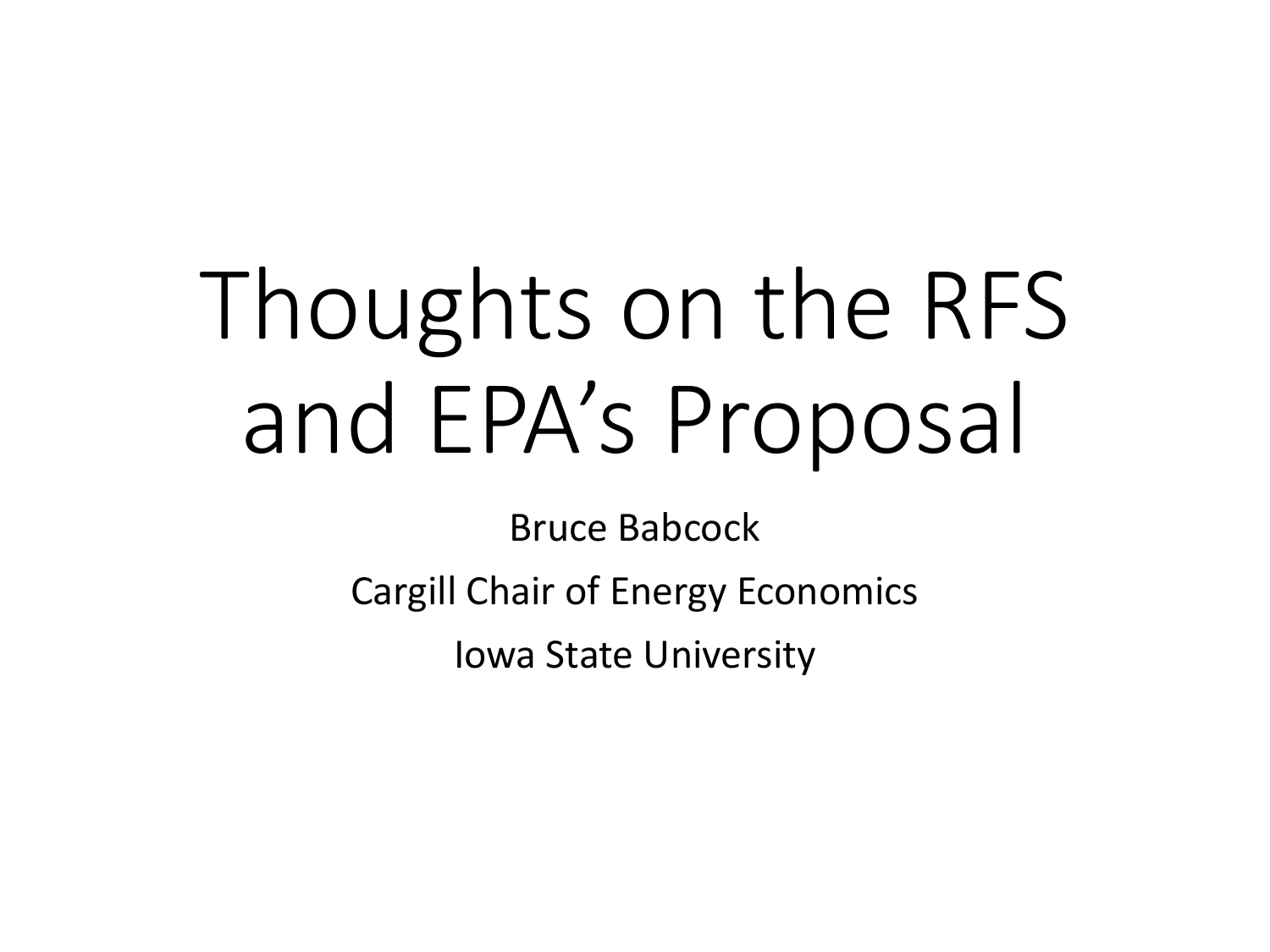# What is RFS Supposed to Do?

- Replace fossil energy with renewable energy in transportation sector
	- Cut CO2 emissions
	- Reduce imports of crude oil
	- Reduce funds for Middle East governments
- Increase rural development through greater agricultural prosperity (higher corn prices)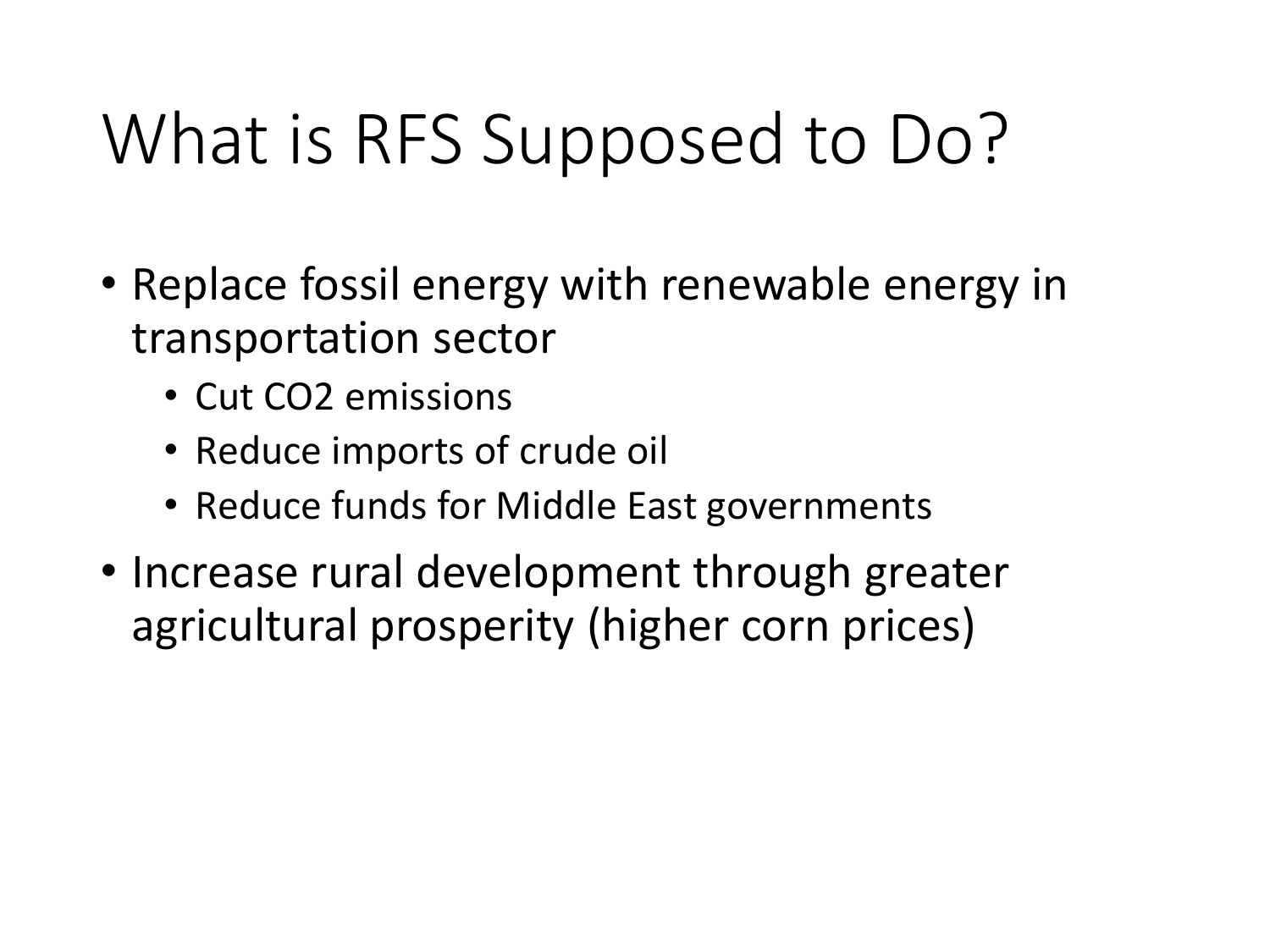# How is RFS supposed to accomplish these goals?

- Create financial incentive to invest in infrastructure needed to expand ability to use ethanol and biodiesel
- RIN price is a tax gasoline and diesel sales
- Oil companies can reduce their tax by reducing RIN prices by increasing the consumer demand for biofuels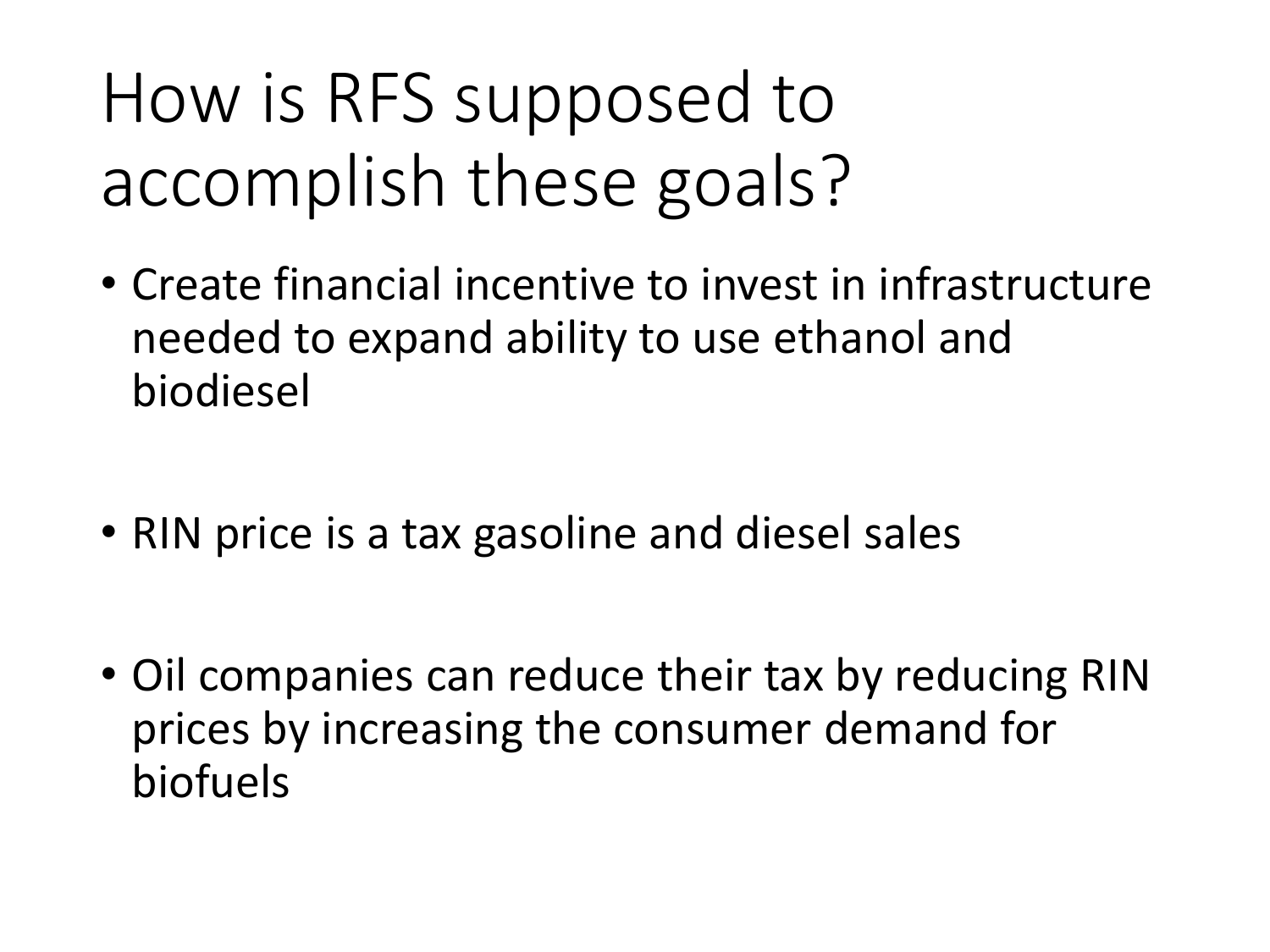## Is Ethanol Demand Limited?

- All cars can use 10% ethanol blend
	- 10% of 137 BG of gasoline = 13.7 BG
	- Oil companies like 10% ethanol
- To use more than 13.7 BG requires higher-than-10% blend
	- E85 or E15
- Feasibility of meeting RFS targets depends on inducing drivers to buy E85 and E15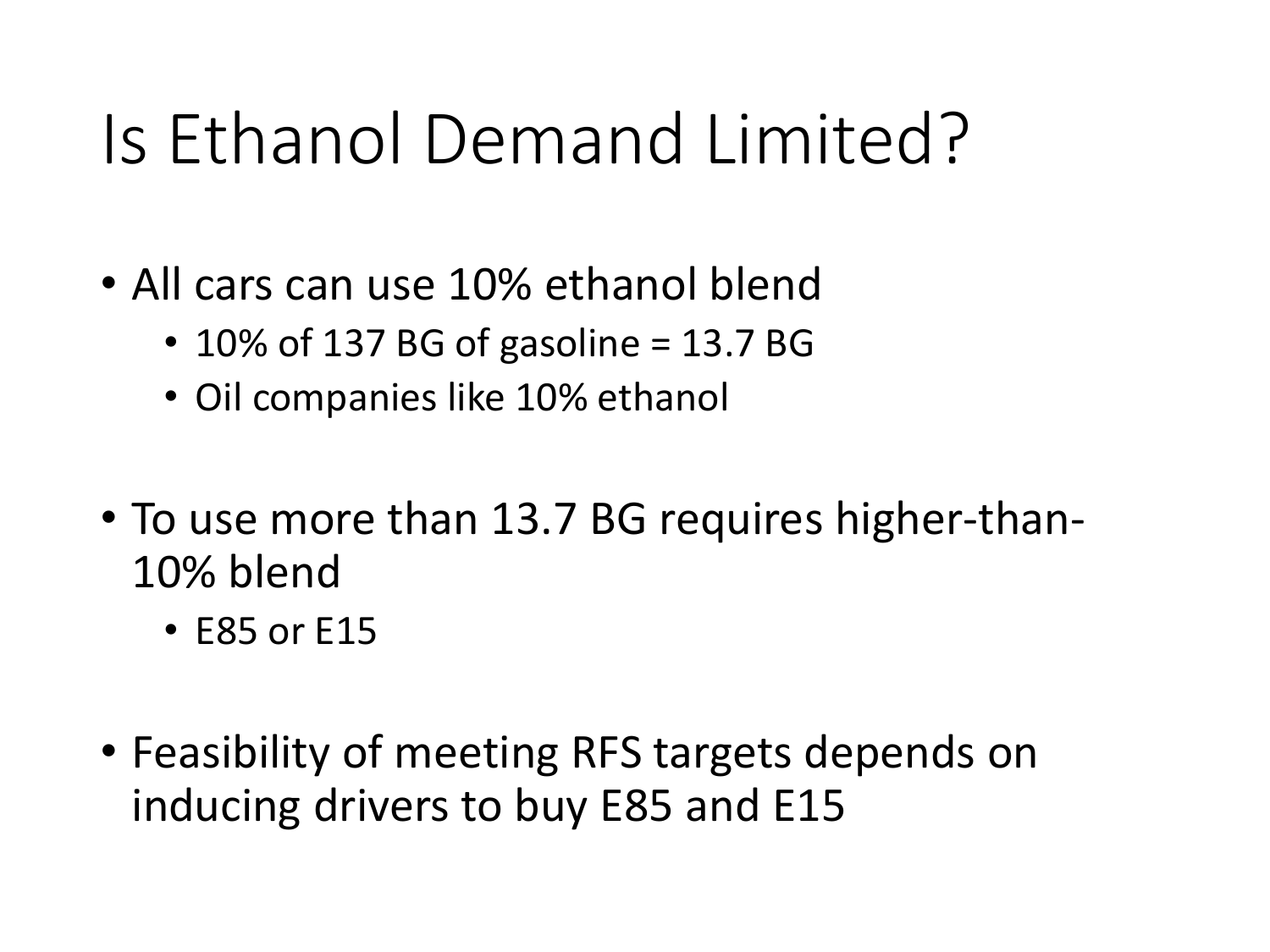### Proposed Volumes

|                             | 2014  | 2015  | 2016  |
|-----------------------------|-------|-------|-------|
| Total                       | 15.93 | 16.30 | 17.40 |
| Advanced                    | 2.68  | 2.9   | 3.4   |
| <b>Biodiesel</b>            | 1.63  | 1.7   | 1.8   |
| Cellulosic                  | 0.03  | 0.11  | 0.21  |
| <b>Other Advanced</b>       | 0.205 | 0.24  | 0.49  |
| <b>Implied Corn Ethanol</b> | 13.25 | 13.4  | 14    |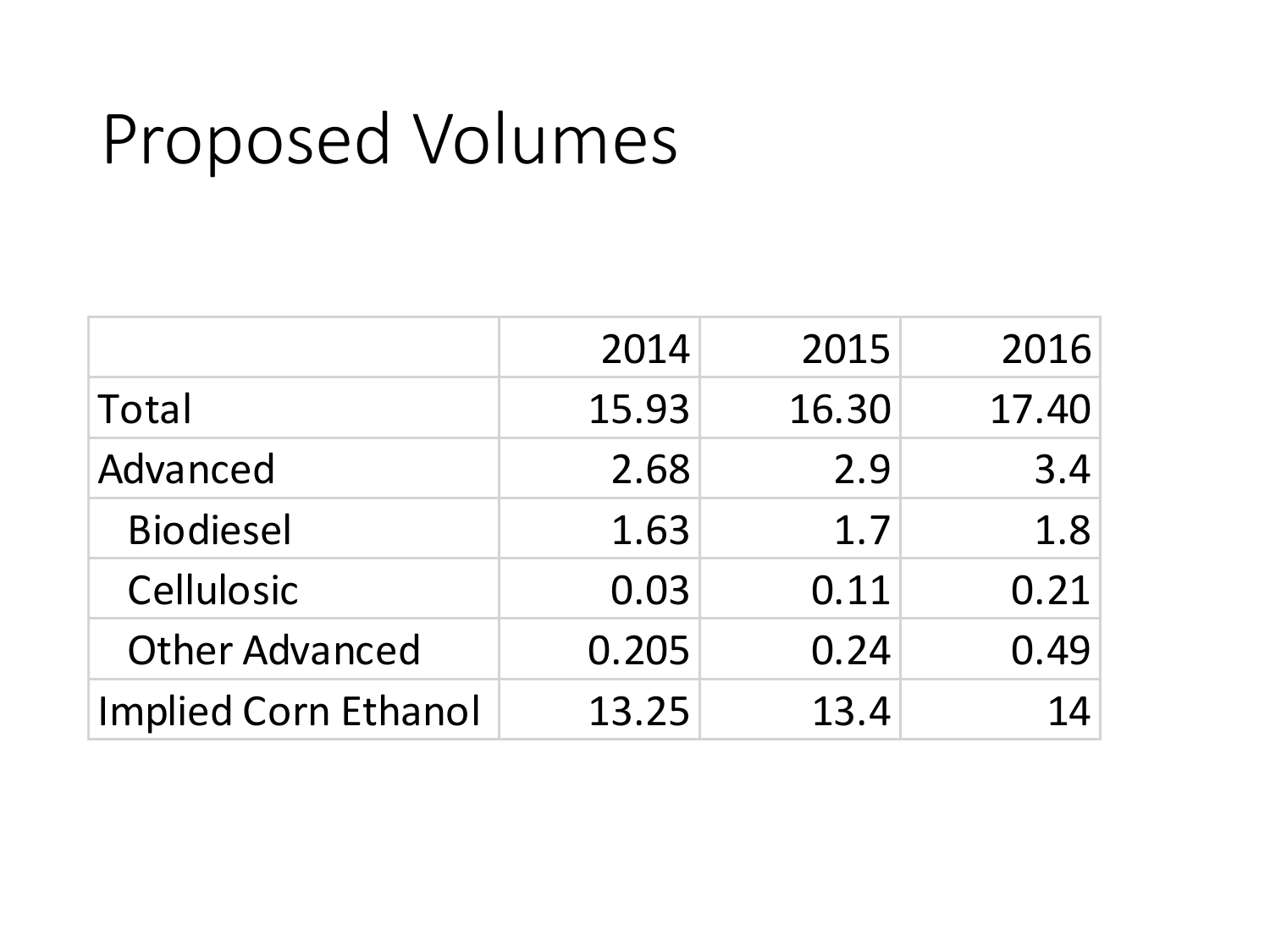#### Some Basic Facts

- $\cdot$  13.4 BG + .24 + .11 = 13.75 BG in 2014.
	- This volume can be met if all motor gasoline contains 10% ethanol
	- But not likely to happen due to demand for E0
	- Implies positive RIN prices for all categories
- 14 BG +  $.49 + .21 = 14.7$  BG in 2015
	- This volume can be met if all motor gasoline contains 10% ethanol and maximum amount of E85 is sold to 18 million flex vehicles through existing infrastructure
	- Implies high RIN prices for all categories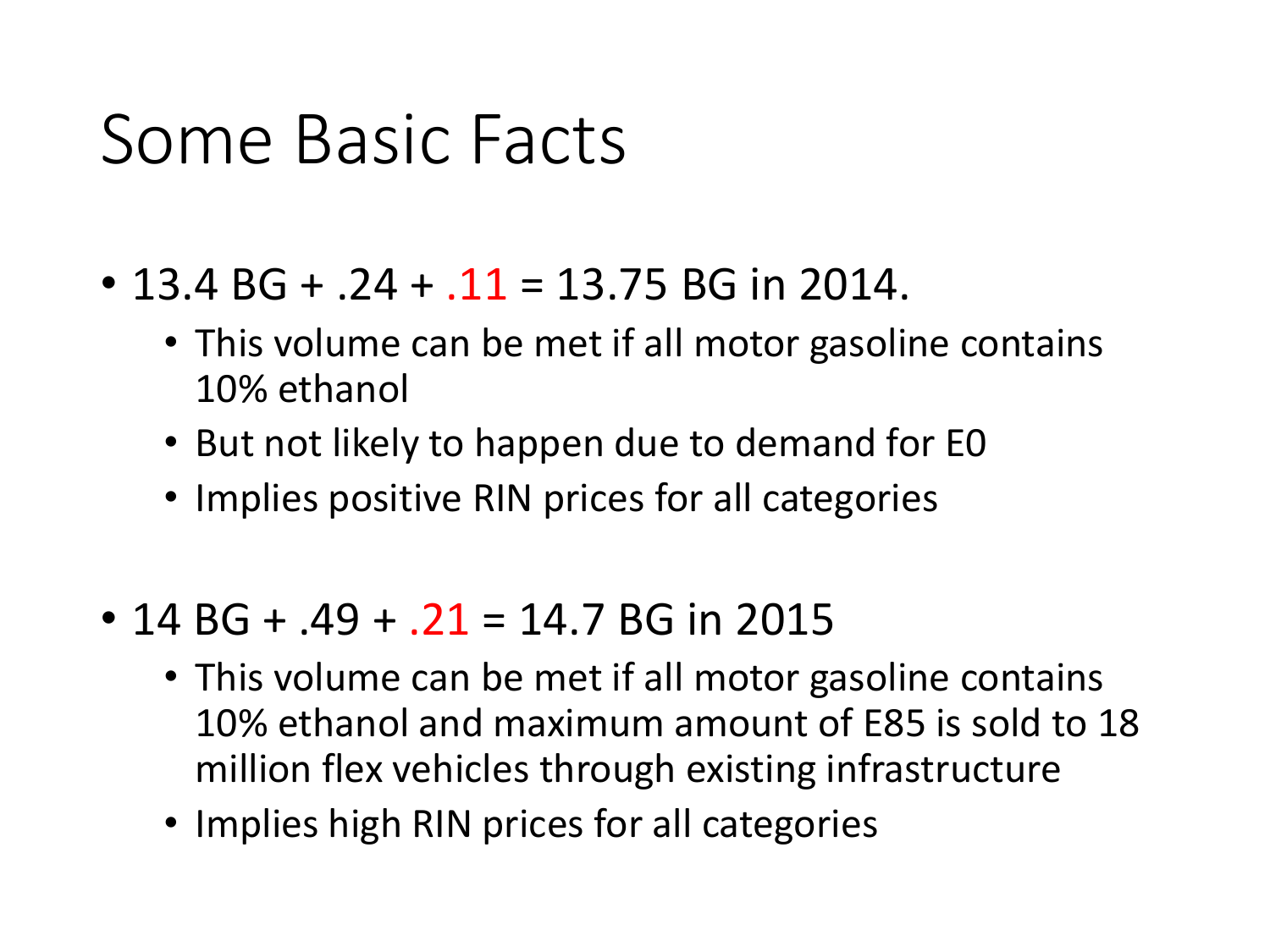#### Impact of Stock of RINs

- At least 2 billion gallons of carryover "credits" are available to meet ethanol targets
	- Oil companies will use a portion of these credits instead of the fuel to meet obligations in 2016
	- Use of credits will lower the price of RINs and reduce the incentive to invest in more E85 and E15 outlets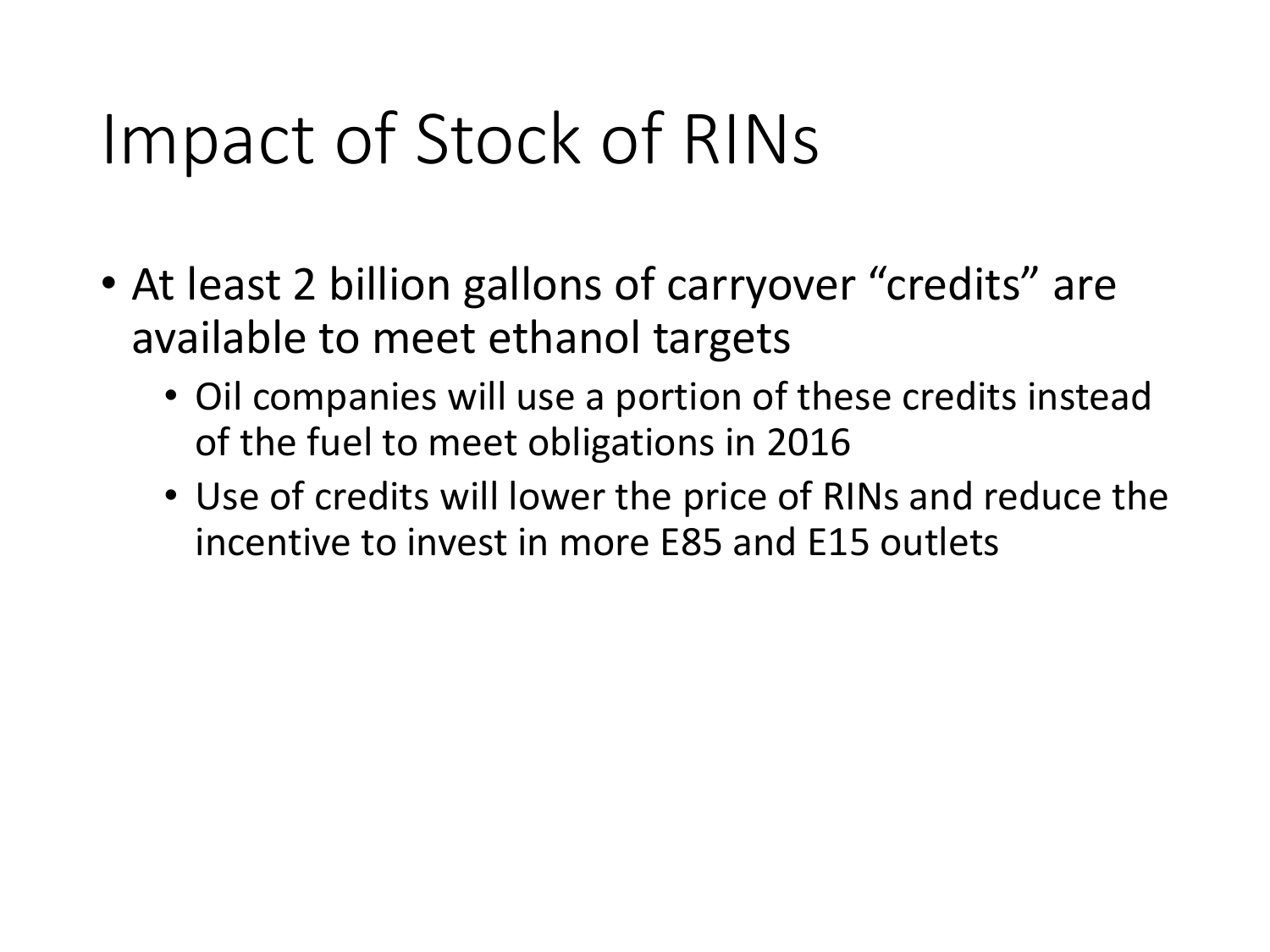#### Key Issue

- Will EPA increase volumes in 2017?
	- If yes: should announce today so that plans can be made
	- If no: should announce today to keep investments from being made.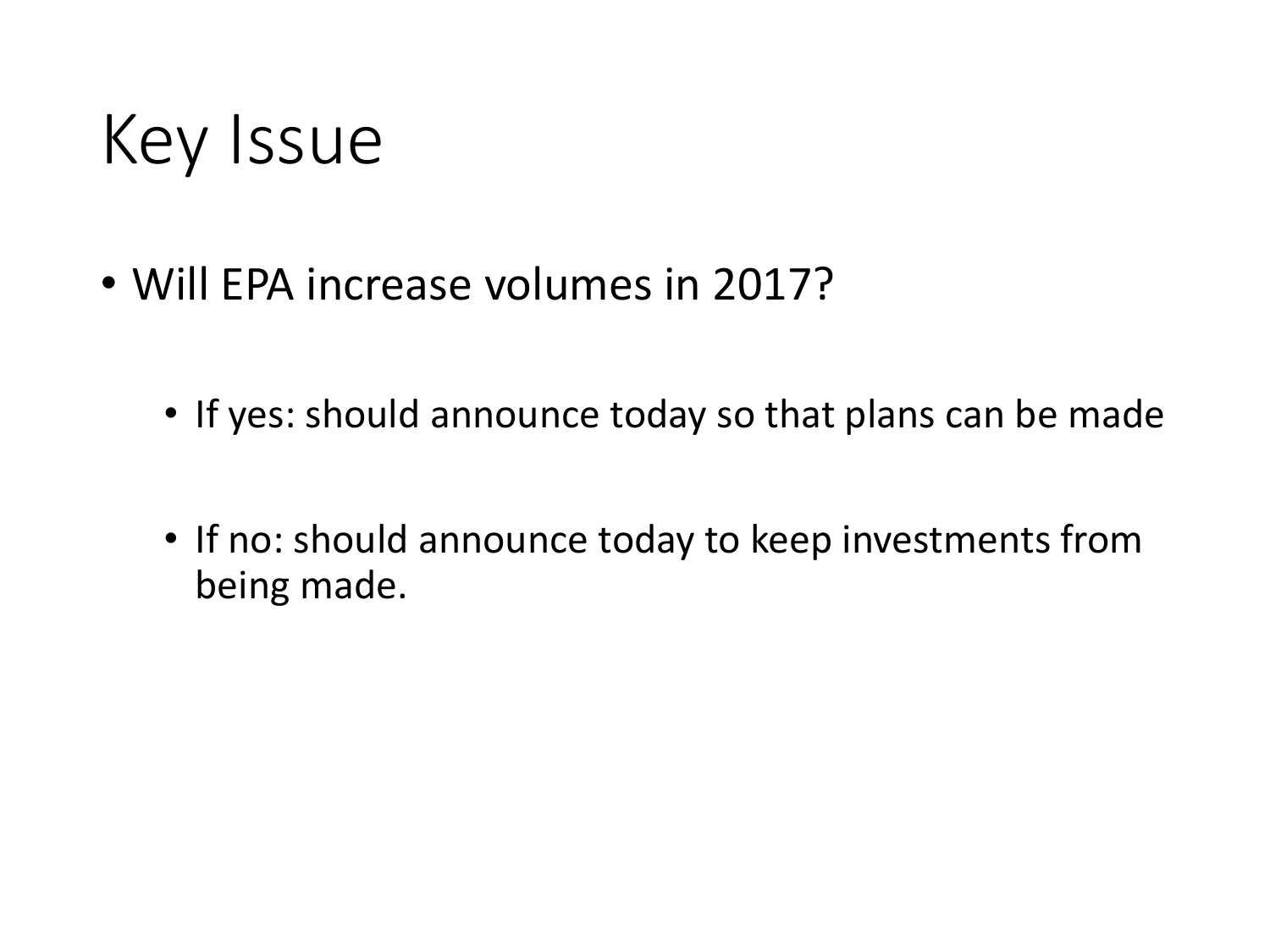#### Impact of EPA's proposal

- May create incentive in 6 months to expand ethanol fueling infrastructure
- Creates incentive to import sugarcane ethanol
- Creates incentive to produce and import biodiesel and renewable diesel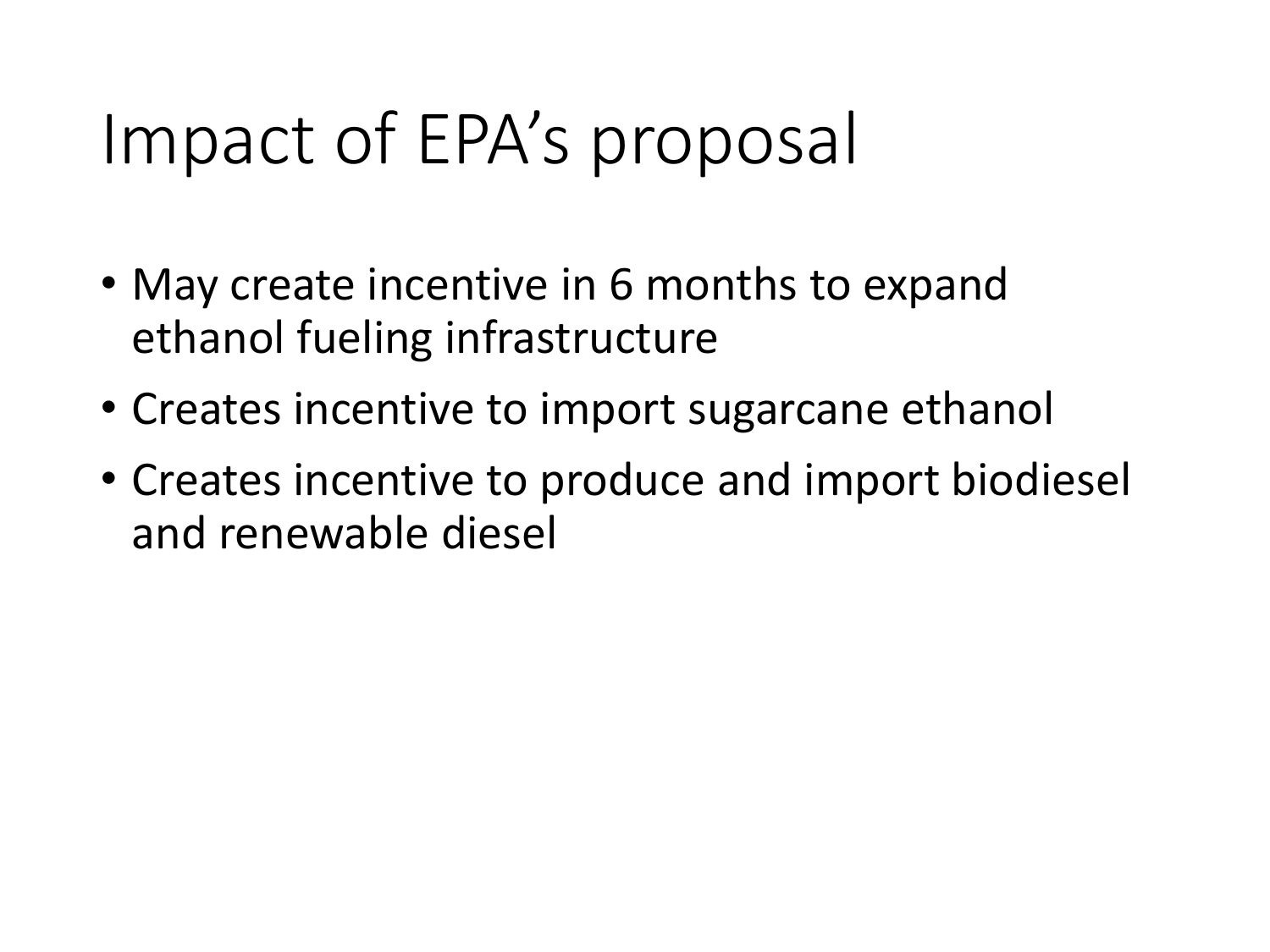### Common Criticisms of the RFS

- More biofuels means higher food prices
- High tax on gasoline and diesel increase fuels costs
- Biofuels worse than coal in terms of CO2 emissions because of land use change
- E85 is a failed fuel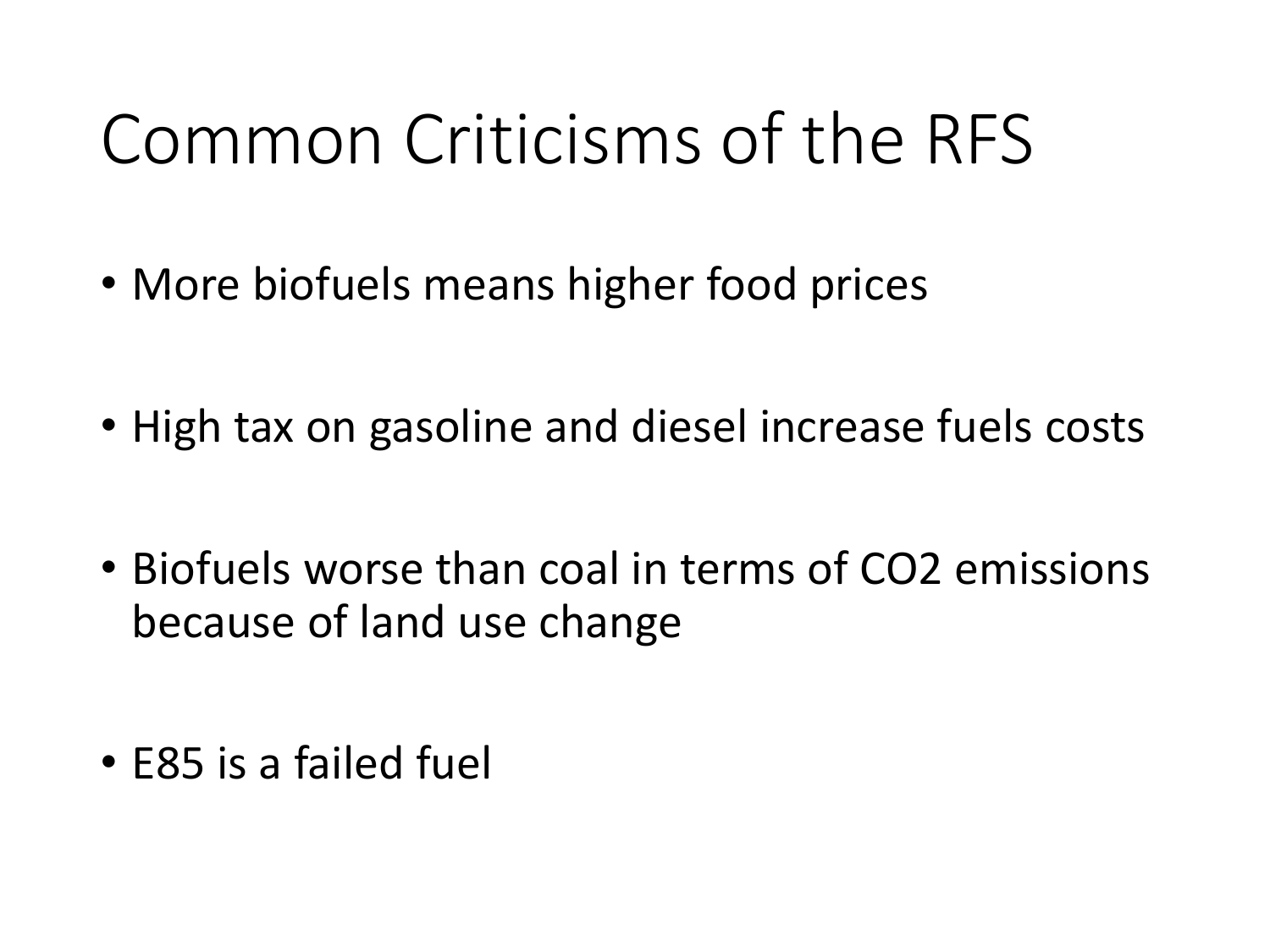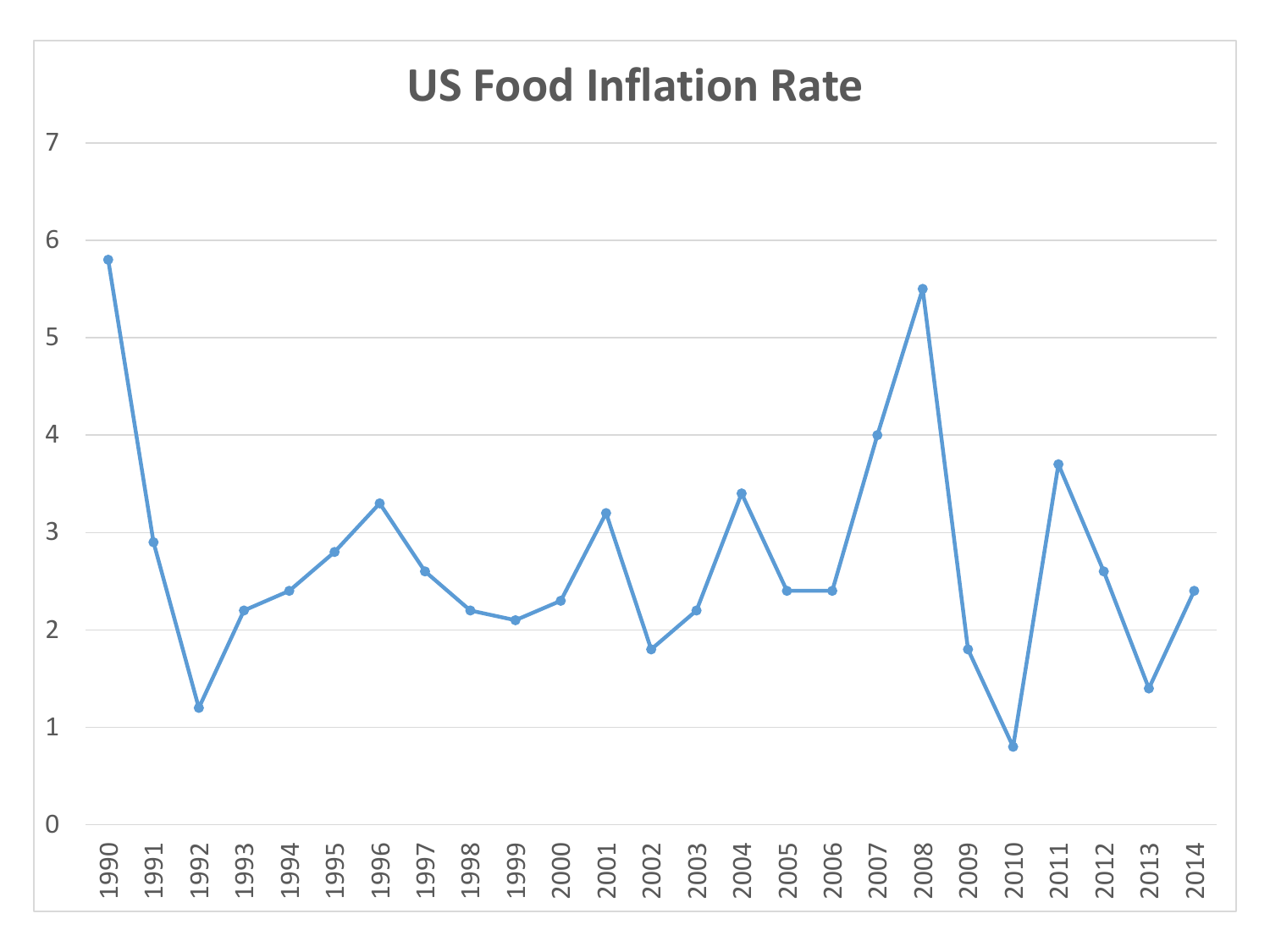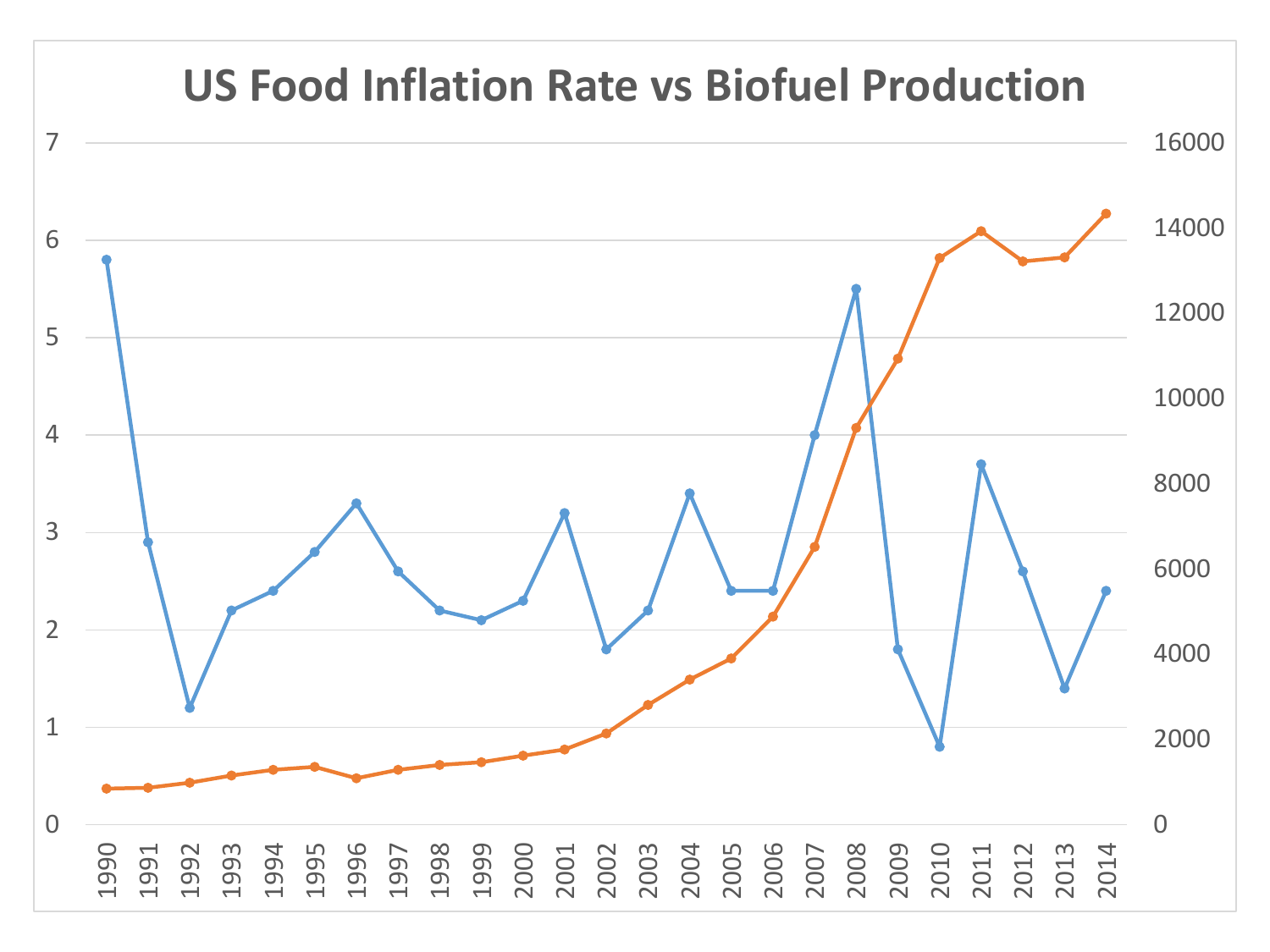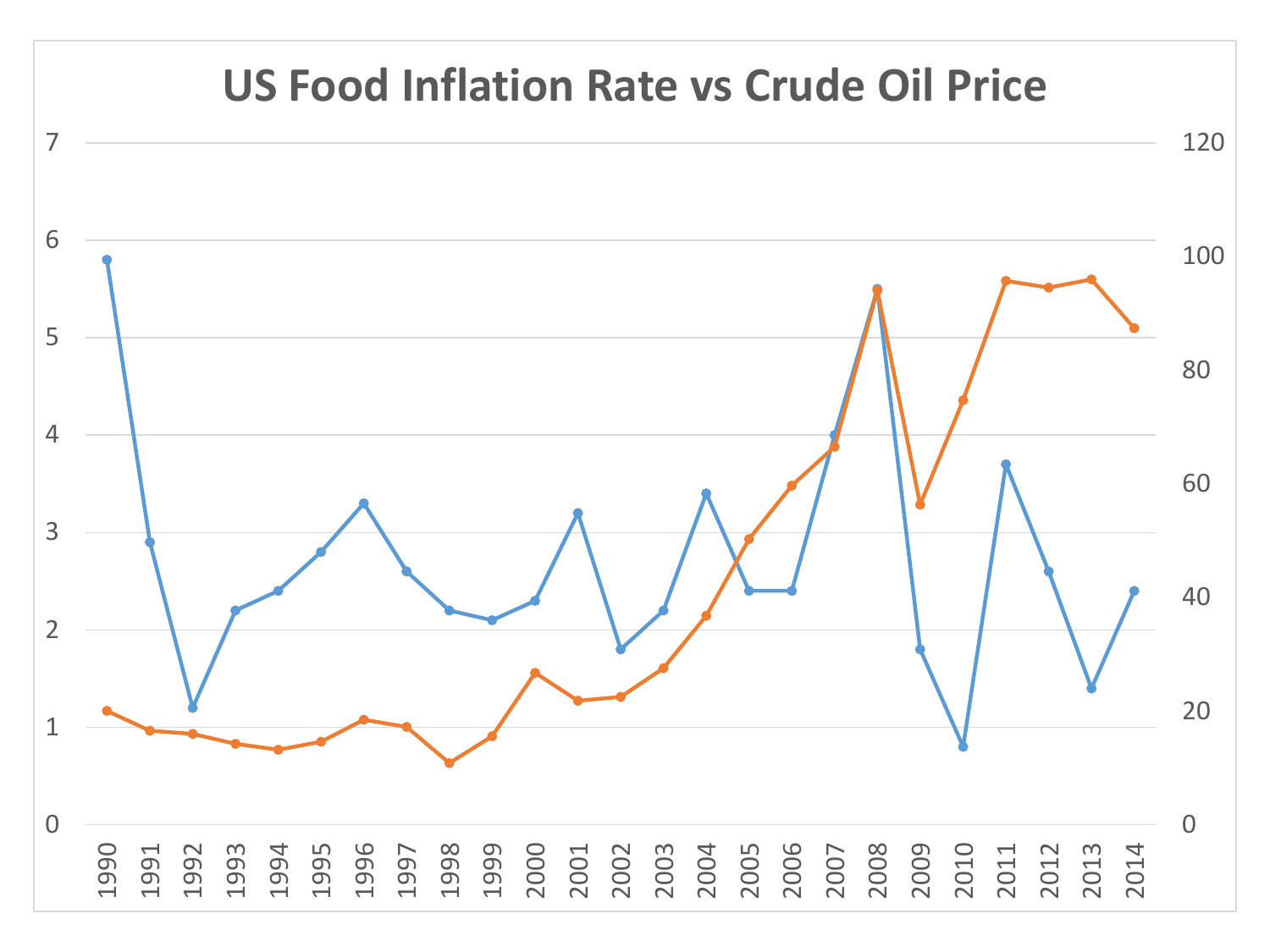#### Fuel Cost vs RIN Price



Notes: Assumes gasoline can be freely exported at prevailing world price.

Source: Pouliot and Babcock. 2015. "Impact of Ethanol Mandates on Fuel Prices when Ethanol and Gasoline are Imperfect Substitutes." Under review AJAE.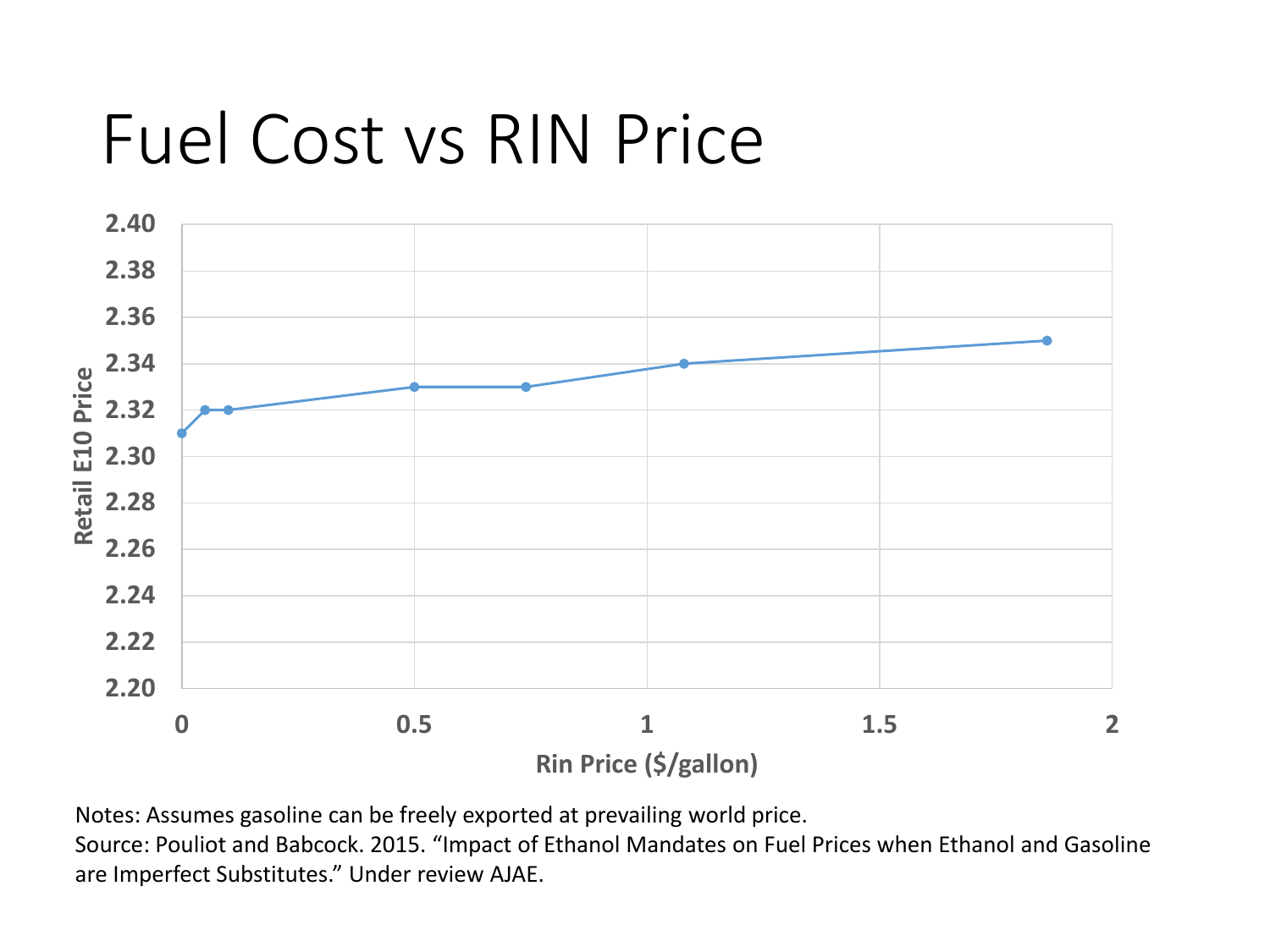# Biofuels Result in Large Conversion of Land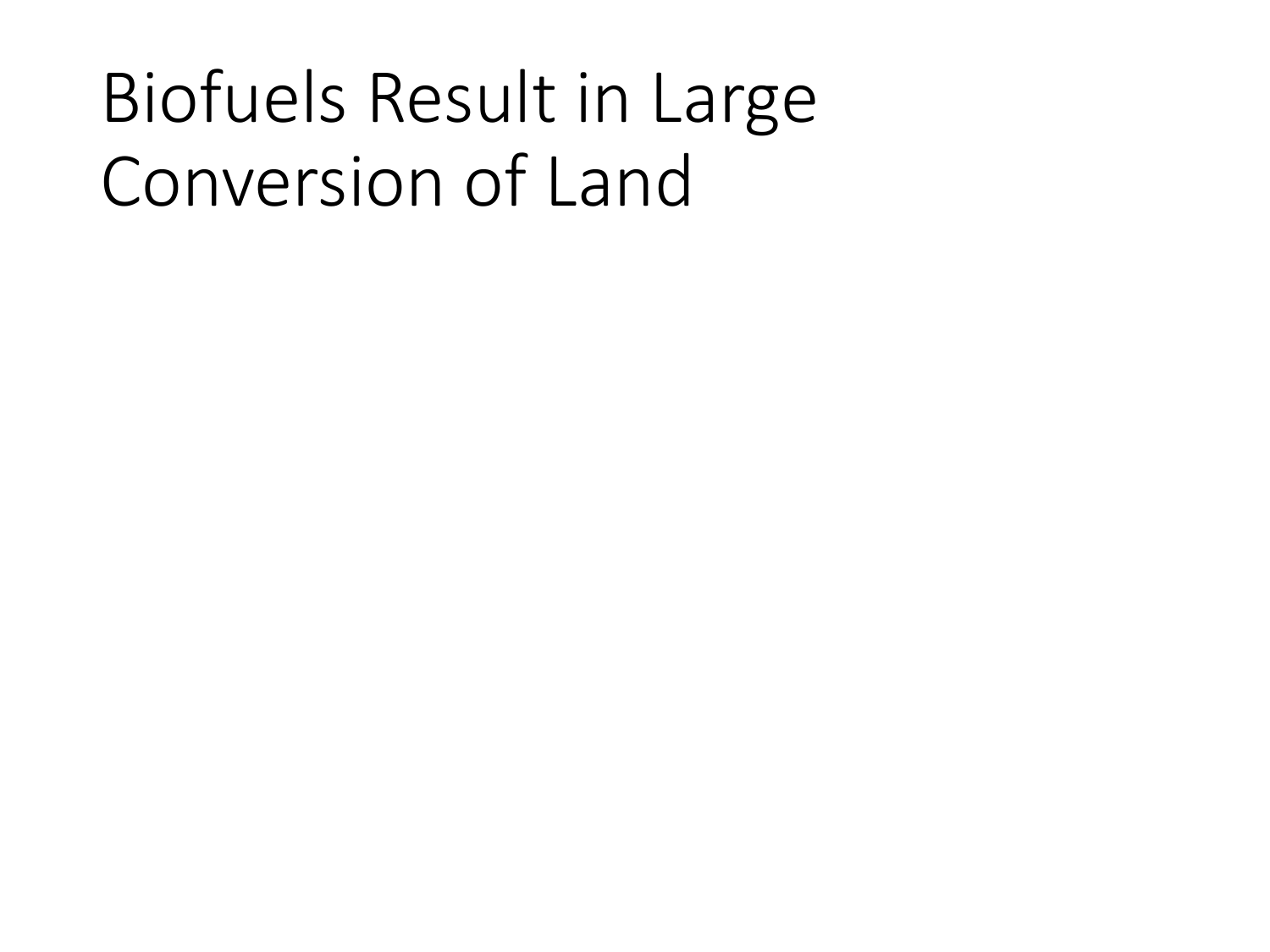

**Million hectares**